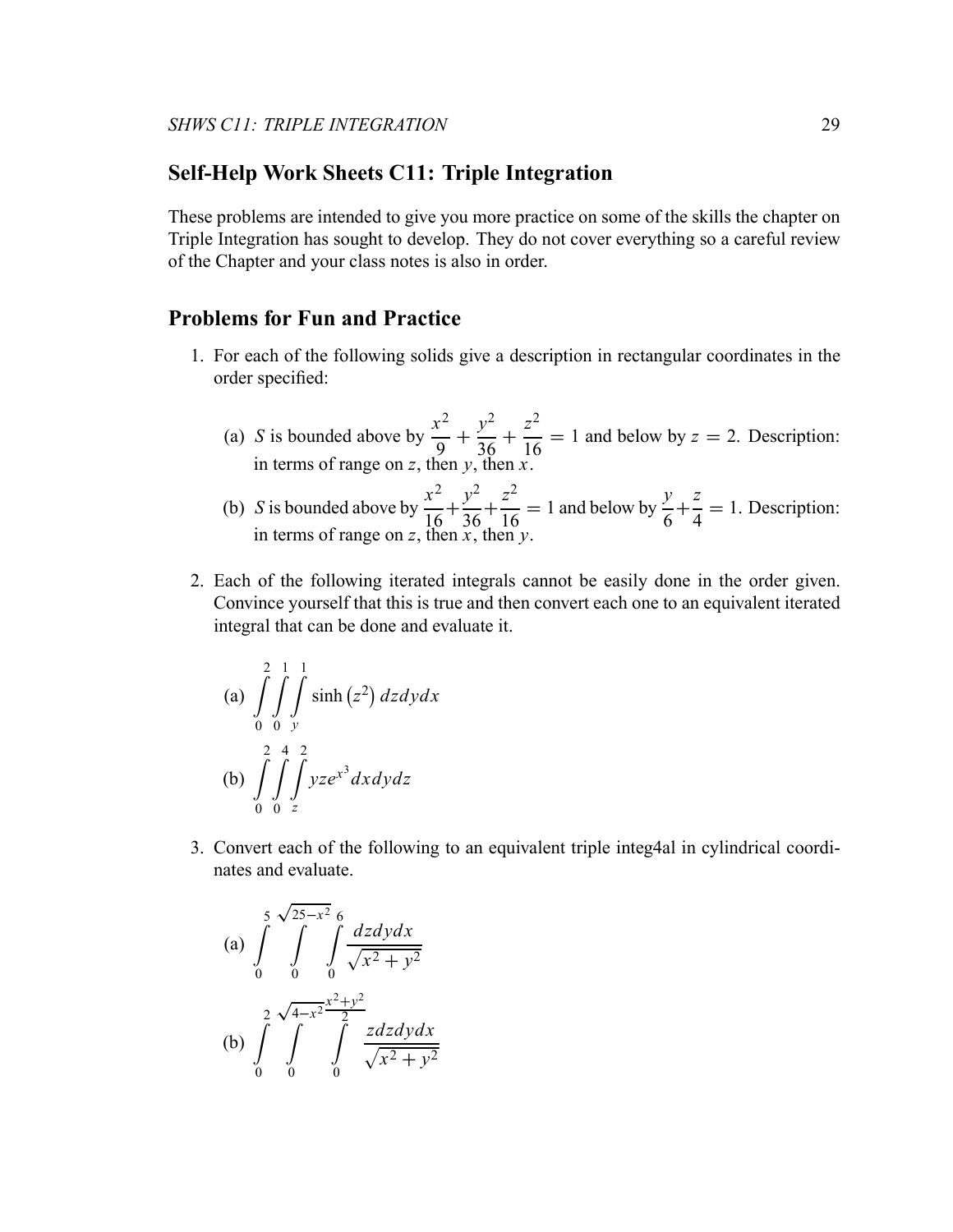4. Convert each of the following to an equivalent triple integral in spherical coordinates and evaluate.

(a) 
$$
\int_{0}^{1} \int_{0}^{\sqrt{1-x^2}\sqrt{1-x^2-y^2}} \frac{dzdydx}{1+x^2+y^2+z^2}
$$
  
\n(b) 
$$
\int_{0}^{3} \int_{0}^{\sqrt{9-x^2}\sqrt{9-x^2-y^2}} xzdzdydx
$$

- 5. Convert to cylindrical coordinates and evaluate the integral
	- (a)  $\int$ *S*  $\int_{\gamma}$

 $x^2 + y^2 dV$  where *S* is the solid in the first octant bounded by the coordinate plane, the plane  $z = 4$ , and the cylinder  $x^2 + y^2 =$ 25.

- (b)  $\int$ *S*
	- $\int (x^2 + y^2)^{\frac{3}{2}} dV$  where *S* is the solid bounded above by the paraboloid  $z = \frac{1}{2}$  $(x^2 + y^2)$ , below by the *x y*-plane, and laterally by the cylinder  $x^2 + y^2 = 4$ .
- 6. Convert to spherical coordinates and evaluate the integral.
	- (a)  $\int$ *S*  $\int (x^2 + y^2 + z^2)^{\frac{3}{2}} dV$  where *S* is the solid in the first octant bounded by the sphere  $x^2 +$  $y^2 + z^2 = 25$ , the cone  $z =$ <br> $\sqrt{x^2 + y^2}$  and the cone  $z =$  $\frac{x^2 + y^2}{\sqrt{2}}$  and the cone *z* =  $2\sqrt{x^2 + y^2}$ . (b)  $\int$ *S*  $\int \sin \sqrt{x^2 + y^2 + z^2} dV$  where *S* is the solid bounded above by the sphere  $x^2 + y^2 + z^2$  $z^2 = 49$  and below by the cone  $z = \sqrt{x^2 + y^2}.$
- 7. Find the coordinates of the center of gravity of the solid *S* with indicated mass density  $\delta = \delta(x, y, z)$ . (Choose whichever system of coordinates would be best.)
	- (a) *S*:  $0 < x < 1$ ,  $0 < y < 1$ ,  $0 < z < 1$ ;  $\delta = 3 x y z$ .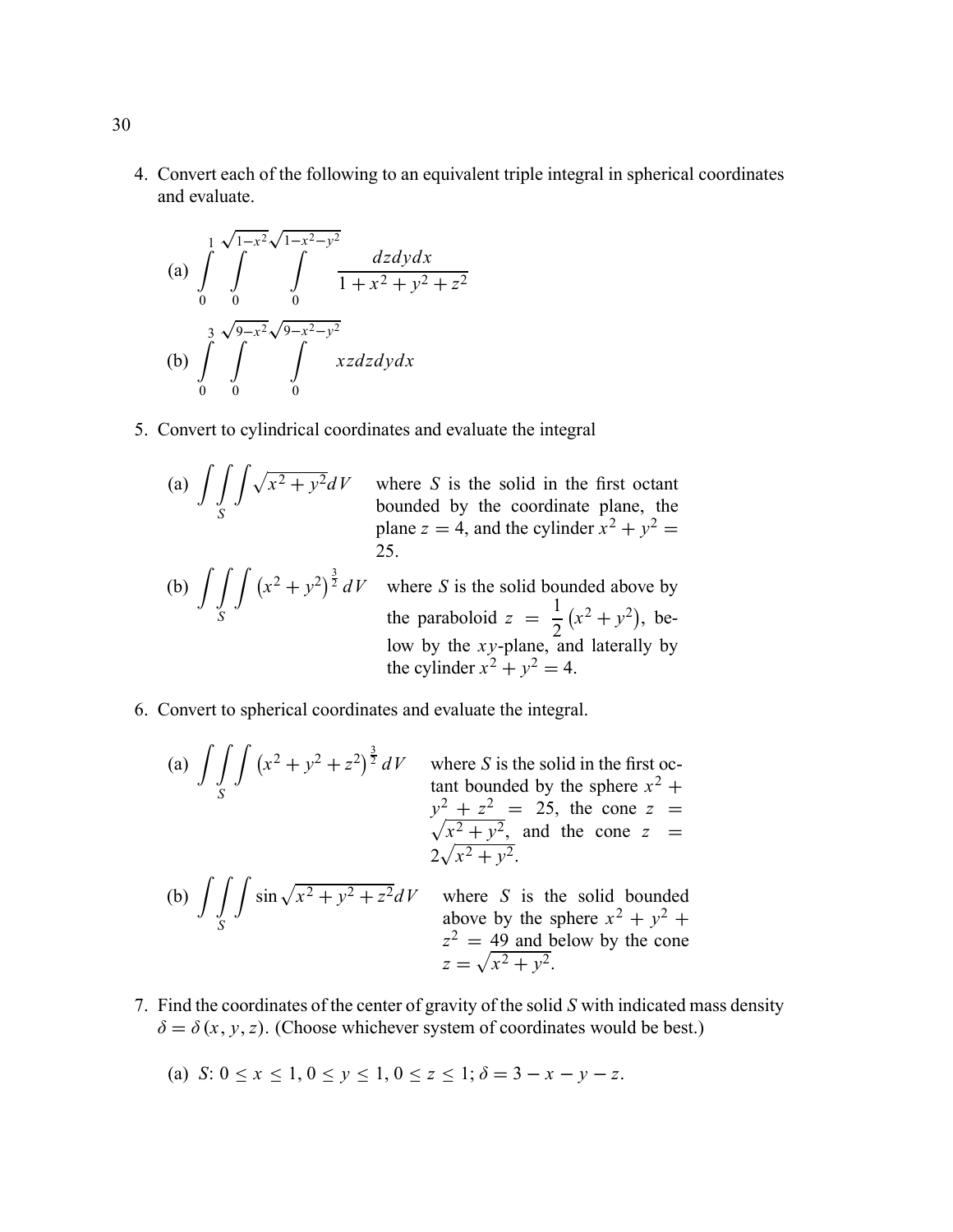- (b) *S*:  $x^2 + y^2 \le a^2$ ,  $\frac{b}{a}$  $\sqrt{x^2 + y^2} \le z \le b$  for constants  $b > 0$ ,  $a > 0$  and  $\delta = x^2 + y^2 + z^2$
- 8. Find the centroid for each of the following solids *S*:
	- (a)  $S: x^2 + y^2 < 1, x > 0, y > 0, 0 < z < xy$
	- (b) *S*:  $9 < x^2 + y^2 + z^2$ ,  $z > 0$
- 9. Find the designated moment for each solid *S* with density  $\delta = \delta(x, y, z)$ .

(a) 
$$
M_{xy}
$$
 – the moment relative to the *xy*-plane where  
\n $S: 0 \le x \le 1, 0 \le y \le 1 - x, 0 \le z \le 1$   
\n $\delta = 3xy$ 

- (b)  $M_{xz}$  the moment relative to the *xz*-plane where *S*:  $0 \le x \le 1, 0 \le y \le 1, 0 \le z \le xy$  $\delta = 2(x + y)$
- (c)  $M_{vz}$  the moment relative to the *yz*-plane where *S*: bounded in the first octant by  $x + z = 1$ ,  $x = y$ , and the coordinate planes  $\delta = 5y$
- 10. Find the moment of inertia about the *z*-axis for the solid *S* bounded by  $0 \le x \le 1$ ,  $0 \le y \le 1-x$ ,  $0 \le z \le 5$  with density  $\delta = \delta(x, y, z) = 3$ .
- 11. Find the moment of inertia about the *y*-axis of the solid *S* in the first octant bounded by  $x^2 + z^2 = 1$ ,  $y = x$ ,  $y = 0$ ,  $z = 0$  with density  $\delta = 2z$ .
- 12. Find the moment of inertia about the central axes of a homogeneous right circular cylindrical shell with total mass *m*, inner radius *a*, outer radius *b* and height *h*.

## **Proposed Solutions/Answers**



To find the range of *x* and *y* we substitute the value of *z* into the equation  $\frac{x^2}{9} + \frac{y^2}{36} + \dots$ *z*2  $\frac{2}{16}$  = 1 that will give the largest range for *x* and *y*. From inspecting the figure we see that this value is  $z = 2$ .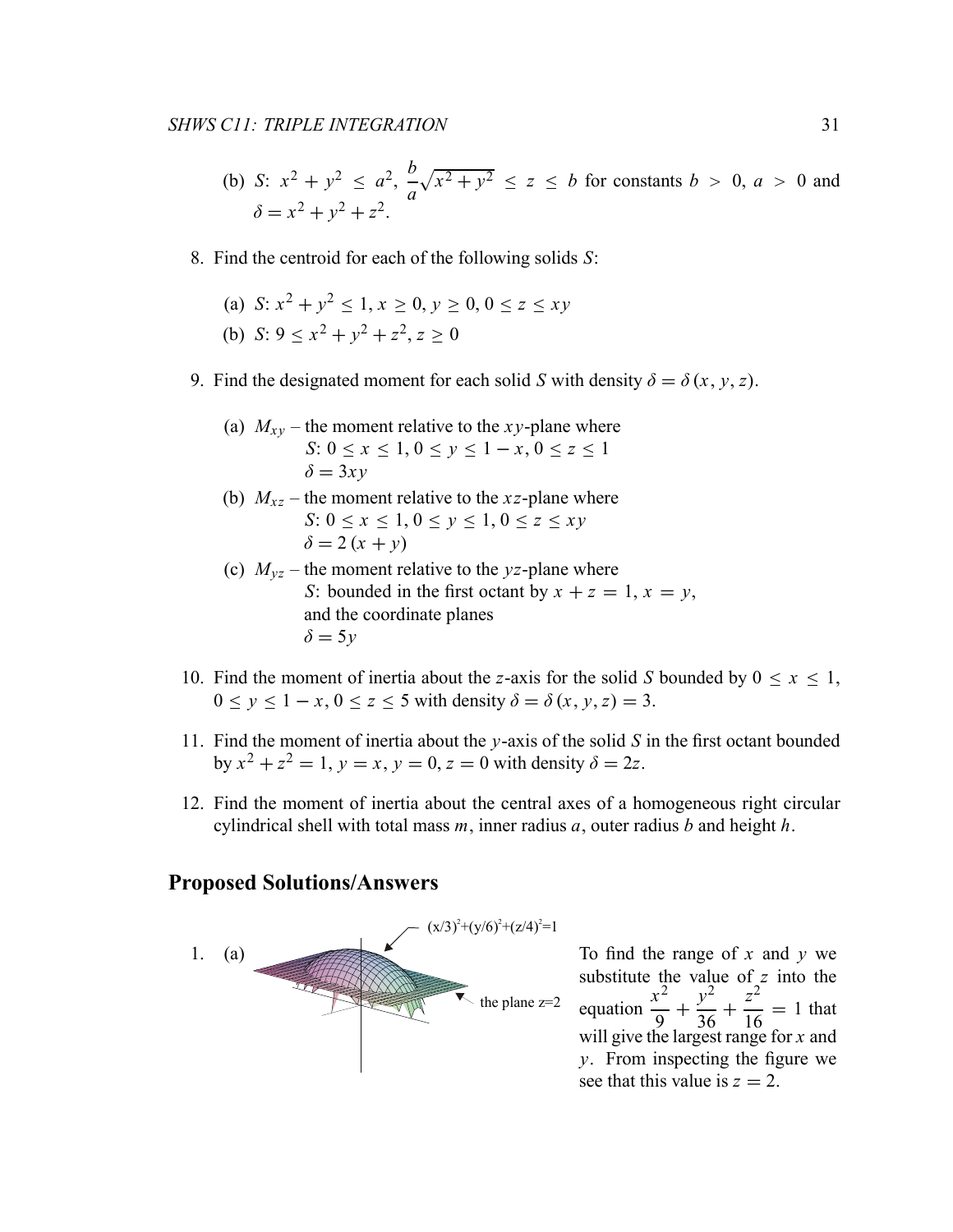For 
$$
z = 2
$$
, we have  $\frac{x^2}{9} + \frac{y^2}{36} + \frac{(2)^2}{16} = 1$  or  $\frac{x^2}{9} + \frac{y^2}{36} = \frac{3}{4}$ . From this we obtain:

$$
2 \le z \le 4\sqrt{1 - \frac{x^2}{9} - \frac{y^2}{36}}
$$
  
-6\sqrt{\frac{3}{4} - \frac{x^2}{9}} \le y \le 6\sqrt{\frac{3}{4} - \frac{x^2}{9}}  
-3 \le x \le 3



To find the scope of *x* and *y* we notice from the figure that the largest range of *x* and *y* in the solid occur on the plane *y*  $\frac{1}{6}$ *z*  $\frac{2}{4} = 1$ . Thus we solve this for *z* and substitute this into

the equation  $\frac{x^2}{16} + \frac{y^2}{36} +$  $rac{z^2}{16} = 1$ . Solving  $rac{y}{6} +$ *z*  $\frac{z}{4} = 1$  for *z* we get  $z = 4\left(1 - \frac{y}{6}\right)$ . Substitution this value of *z* into  $\frac{x^2}{16} + \frac{y^2}{36} + \frac{z^2}{26}$ *z*2  $\frac{2}{16}$  = 1, we get  $\frac{x^2}{16} + \frac{y^2}{36} +$  $16\left(1-\frac{y}{6}\right)^2$  $\frac{16}{16}$  = 1 or  $\frac{x^2}{16} + \frac{y^2}{18} + \frac{y}{3} = 1$  or  $rac{x^2}{16} + \frac{(y-3)^2}{18} = \frac{1}{2}$ . From this we see that *y* will be maximized when  $x = 0$ . Thus we obtain the desired description.

$$
4\left(1-\frac{y}{6}\right) \le z \le 4\sqrt{1-\frac{x^2}{16}-\frac{y^2}{36}}
$$
  
-2\sqrt{2}\sqrt{1-\frac{(y-3)^2}{9}} \le x \le 2\sqrt{2}\sqrt{1-\frac{(y-3)^2}{9}}  
0 \le y \le 6.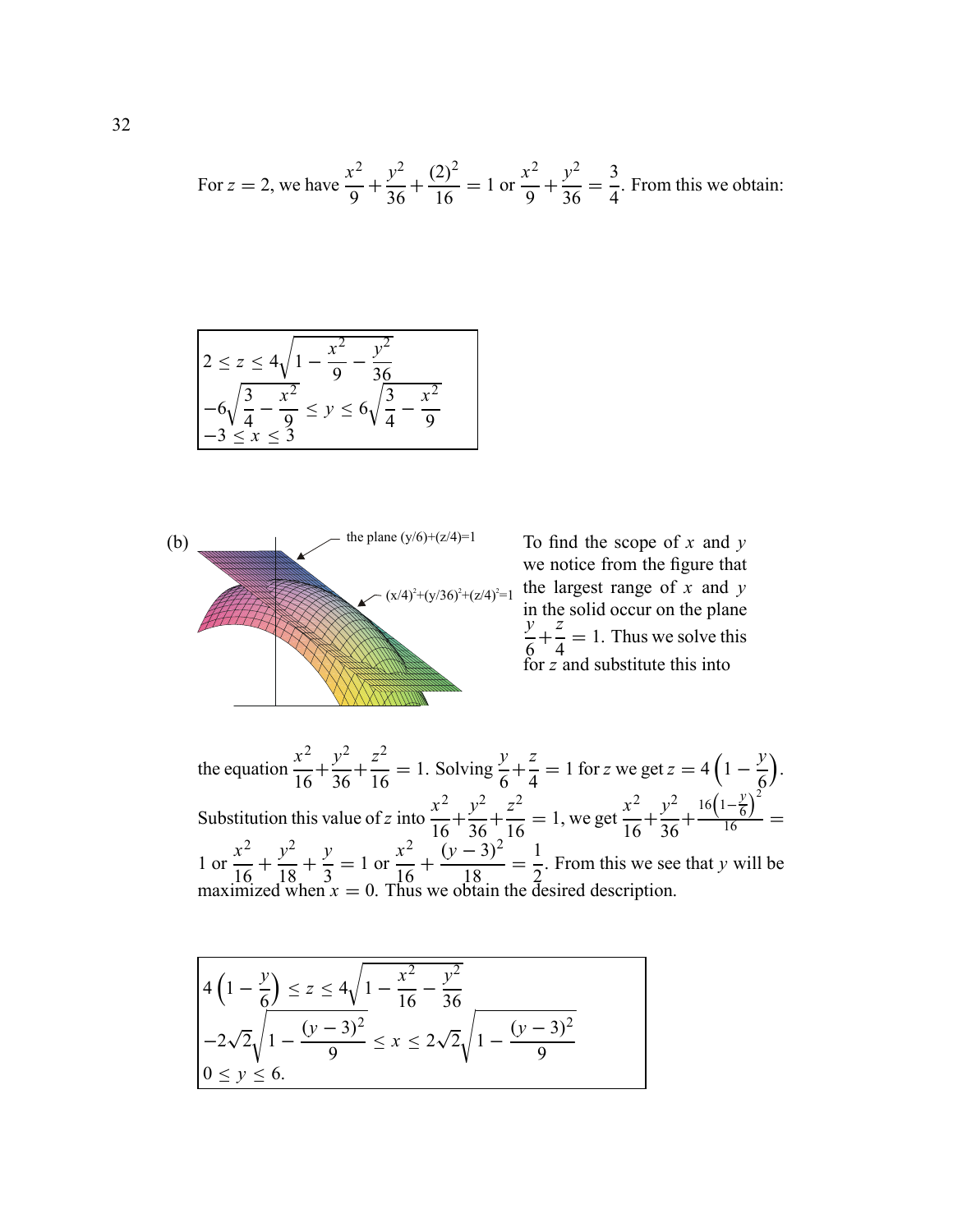$$
\int_{0}^{2} \int_{0}^{1} \int_{y}^{1} \sinh(z^{2}) dz dy dx
$$
  
= 
$$
\int_{0}^{2} \int_{0}^{1} \int_{0}^{z} \sinh(z^{2}) dy dz dx
$$
  
= 
$$
\int_{0}^{2} \int_{0}^{1} z \sinh(z^{2}) dz dx
$$
  
= 
$$
\int_{0}^{2} \frac{1}{2} (\cosh(1) - \cosh(0)) dx
$$
  
= 
$$
\cosh(1) - \cosh(0)
$$
  
= 
$$
\frac{e^{1} + e^{-1}}{2} - 1
$$



The region indicated by the integral is bounded by  $z = y$ ,  $y = 0$ ,  $z = 1$ ,  $x = 0$ , and  $x = 2$  which is indicated by the figure above. The difficulty with integrating the original triple integral is that to easily integrate sinh  $(z^2)$ , we need a *zdz* rather than just *dz*. Note that if we switch the *dz* and *dy*, we might get a *z* where we need it.

(b)





The region described by the integral is bounded by  $y = 0$ ,  $y = 4$ ,  $z = 0$ ,  $z = x$ , and  $x = 2$ . A picture of the region is indicated above. In the original integral, if we try to integrate  $e^{x^3}dx$  we have a problems. We can easily integrate  $x^2e^{x^3}$ , so this suggests switching *dx* and *dz*.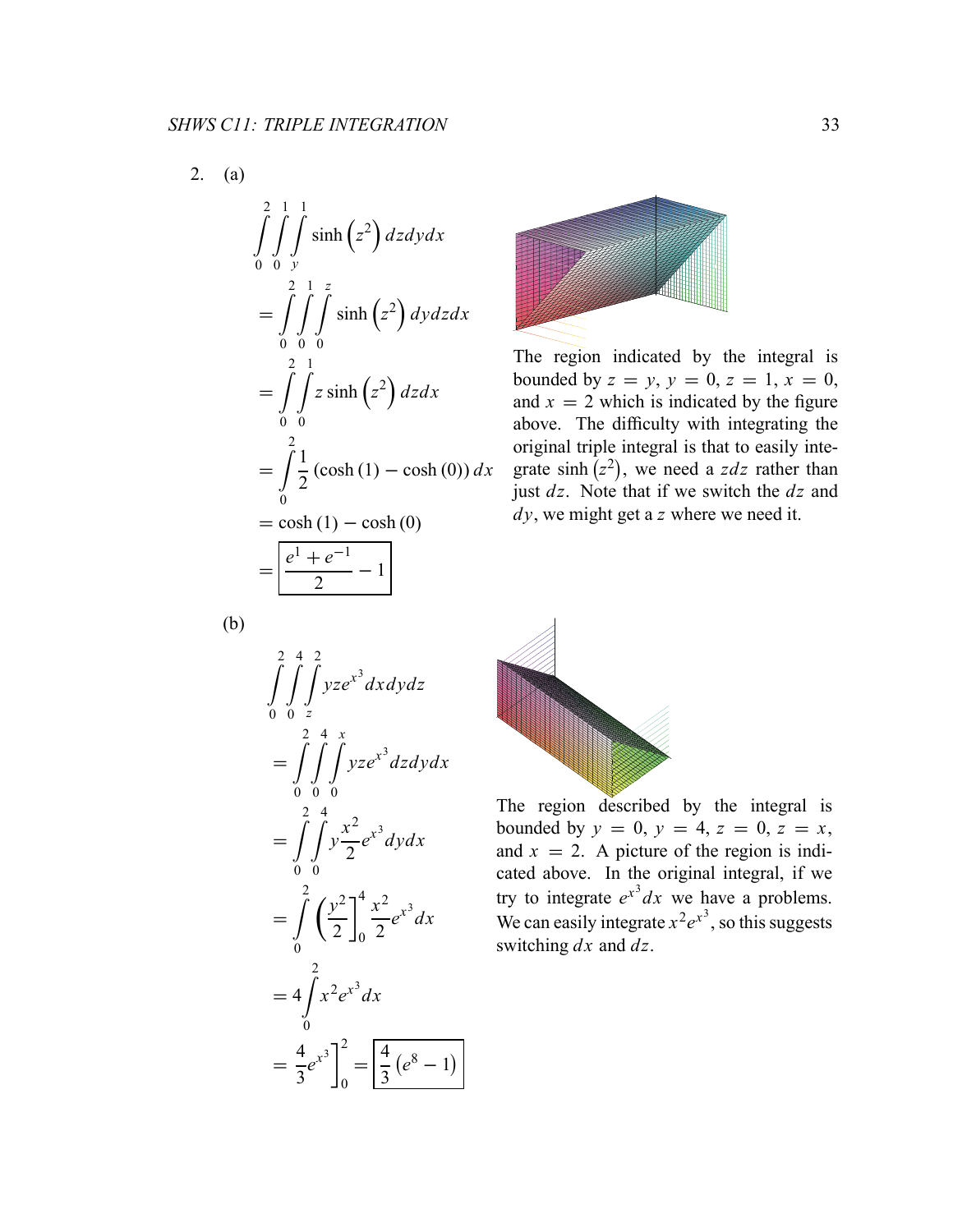

The region described by the integral is the set of all point  $(x, y, z)$  satisfying the three inequalities  $0 \le z \le 6$ ,  $0 \le y \le \sqrt{25 - x^2}$ , and  $0 \le x \le 5$ . It is  $\frac{1}{4}$  of a cylinder as shown in the figure above.



$$
\int_{0}^{2} \int_{0}^{\sqrt{4-x^{2}}} \int_{0}^{\frac{x^{2}+y^{2}}{2}} \frac{zdzdydx}{\sqrt{x^{2}+y^{2}}}
$$
\n
$$
= \int_{0}^{\pi/2} \int_{0}^{2} \int_{0}^{zdzdx} \frac{zdzdxd\theta}{r} = \boxed{\frac{2\pi}{5}}
$$

The region or solid is in the first octant between the paraboloid and the cylinder as indicated in the picture above. It is the set of all points  $(x, y, z)$  satisfying the three inequalities  $0 \le z \le$  $\frac{x^2 + y^2}{2}$ ,  $0 \le y \le \sqrt{4 - x^2}$ , and  $0 \le x \le 2$ .

34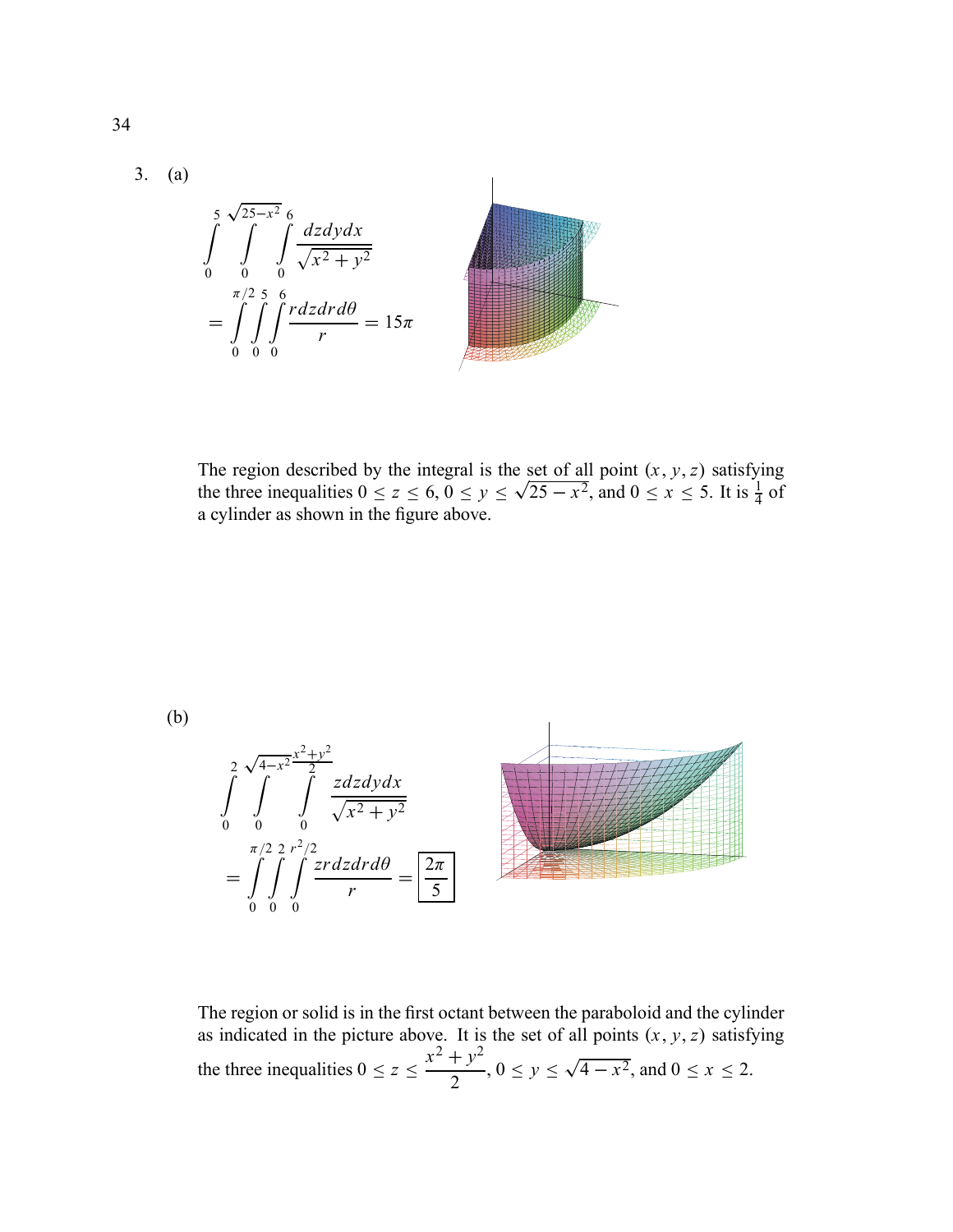4. (a)

$$
\int_{0}^{1} \int_{0}^{\sqrt{1-x^{2}}\sqrt{1-x^{2}-y^{2}}} \frac{dzdydx}{1+x^{2}+y^{2}+z^{2}}
$$
\n
$$
= \int_{0}^{\pi/2\pi/2} \int_{0}^{1} \frac{\rho^{2} \sin \phi d\rho d\phi d\theta}{1+\rho^{2}}
$$
\n
$$
= \int_{0}^{\pi/2\pi/2} \int_{0}^{1} \sin \phi \left[1 - \frac{1}{1+\rho^{2}}\right] d\rho d\phi d\theta
$$
\n
$$
= \left(1 - \frac{\pi}{4}\right) \int_{0}^{\pi/2} (\cos \phi)_{0}^{\pi/2} d\theta
$$
\n
$$
= \left(1 - \frac{\pi}{4}\right) \frac{\pi}{2} = \boxed{\frac{\pi}{2} - \frac{\pi^{2}}{8}}
$$



The solid is 1  $\frac{1}{8}$  of the sphere with radius 1 centered at the origin as indicated in the figure.

(b) ! 3 0 <sup>√</sup>9−*x*<sup>2</sup> ! 0 <sup>√</sup>9−*x*2−*y*<sup>2</sup> ! 0 *xzdzdydx* =  $\pi/2$ !! 0  $\pi/2$ .<br>∷ 0 <sup>2</sup> $\int$ <sup>2</sup> 0  $(\rho \sin \phi \cos \theta) (\rho \cos \phi) \rho^2 \sin \phi d\rho d\phi d\theta$ =  $\pi/2$ !! 0  $\pi/2$ .<br>∷ 0  $\frac{2}{1}$ 0  $\rho^4 \cos \theta \sin^2 \phi \cos \phi d\rho d\phi d\theta$  $=$   $\frac{3^{5}}{5}$  $\pi/2$ ! 0  $\cos\theta$  $\int \sin^3 \phi$ 3  $7^{\phi=\pi/2}$  $\phi = 0$  $d\theta = \frac{3^4}{5}$ 

The solid is 1 8 of the sphere with radius 3 centered at the origin as depicted in the figure in part a.  $x = \rho \sin \phi \cos \theta$  $z = \rho \cos \phi$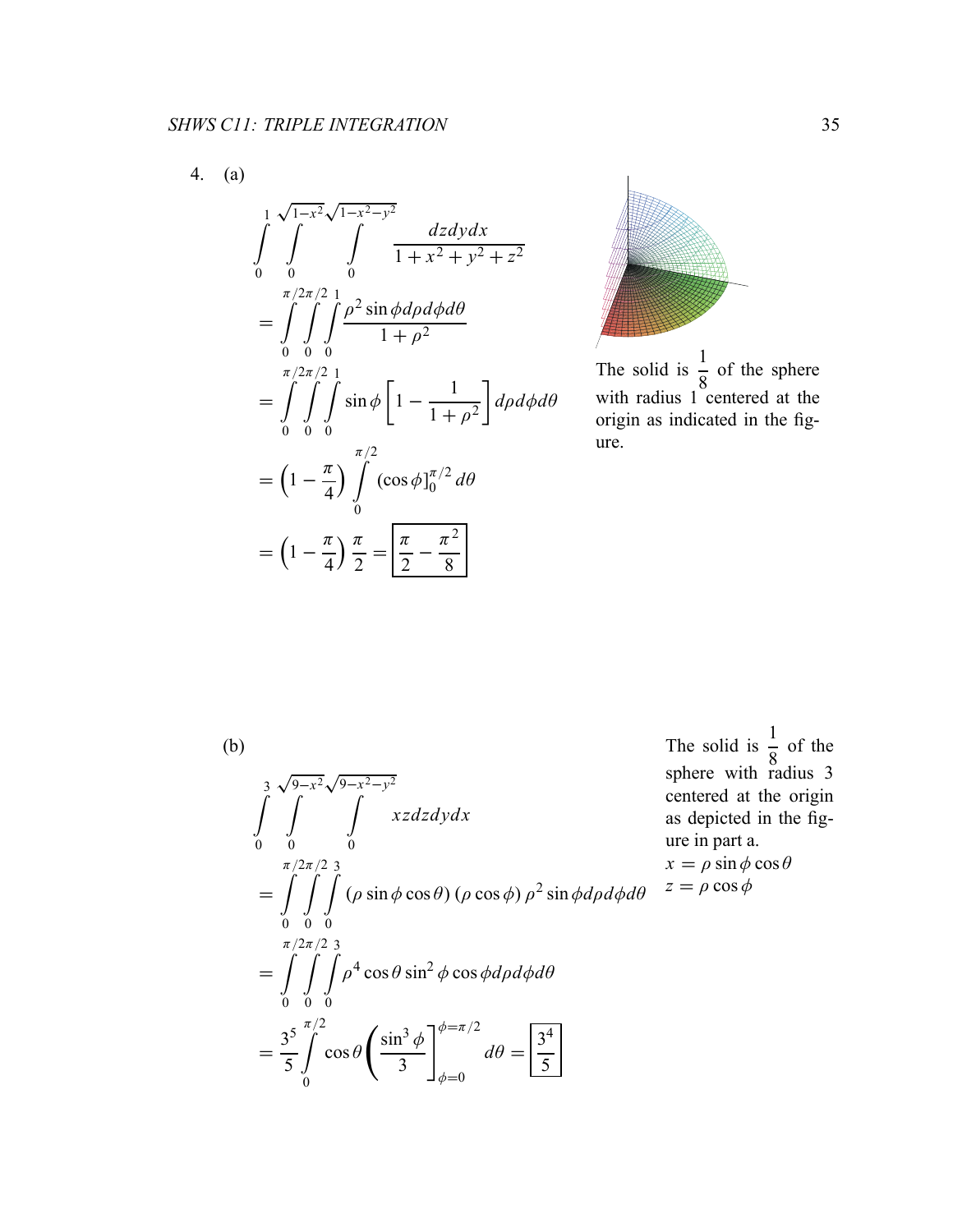5. (a)



 $(b)$ 

$$
\int\int\int_S \left(x^2 + y^2\right)^{\frac{3}{2}} dV
$$
\n
$$
= \int\int\int\int_0^{2\pi} \int_0^{2\pi} r^3 \cdot r dz dr d\theta
$$
\n
$$
= \int\int_0^{2\pi} \int_0^{2\pi} \frac{r^6}{2} dr d\theta
$$
\n
$$
= \int\int_0^{2\pi} \frac{r^7}{14} \Big|_0^{2\pi} d\theta = \boxed{\left(\frac{2^6}{7}\right)(2\pi)}
$$

$$
z = (x^{2}+y^{2})/2
$$
\n
$$
z \text{ goes up to 2}
$$
\n
$$
x^{2}+y^{2}=4
$$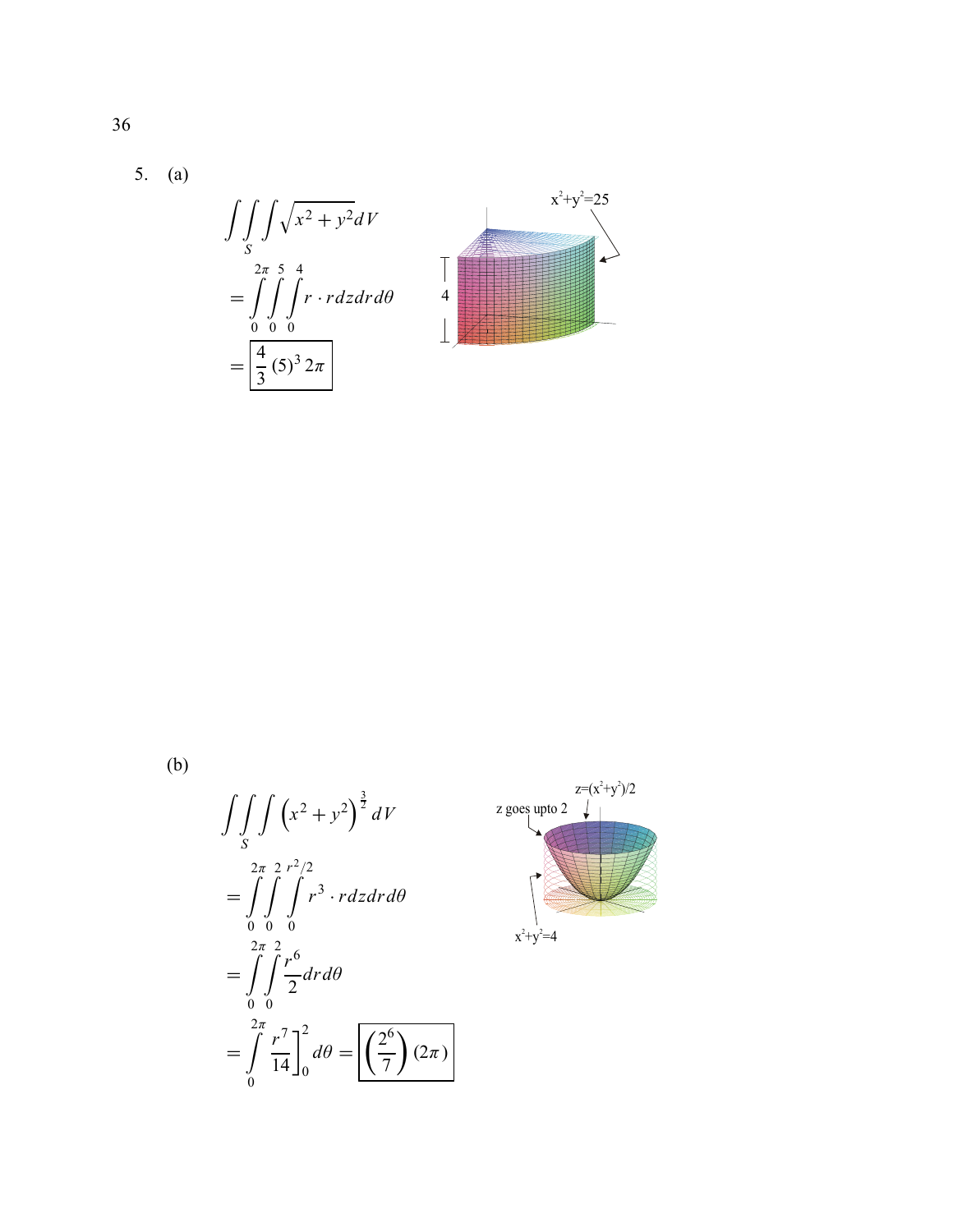$$
\int\int_{S} \int (x^2 + y^2 + z^2)^{\frac{3}{2}} dV
$$
  
= 
$$
\int_{0}^{\pi/2} \int_{\tan^{-1}(\frac{1}{2})}^{\pi/4} \int_{0}^{5} \rho^3 \cdot \rho^2 \sin \phi d\rho d\phi d\theta
$$
  
= 
$$
\left(\frac{5^6}{6}\right) \int_{0}^{\pi/2} \cos \phi \Big|_{\tan^{-1}(\frac{1}{2})}^{\pi/4} d\theta
$$
  
= 
$$
\left[\left(\frac{5^6}{6}\right) \left(\frac{4 - \sqrt{10}}{2\sqrt{5}}\right) \left(\frac{\pi}{2}\right)\right]
$$

inside cone 
$$
z = \sqrt{x^2 + y^2}
$$
  
part of sphere  
 $x^2+y^2+z^2 = 25$   
outside cone  $z = \sqrt{x^2 + y^2}$ 

To find the range of  $\phi$  we use the fact that  $\tan \phi =$  $\sqrt{x^2 + y^2}$ *z* . For the inside  $z = 2\sqrt{x^2 + y^2}$ , so  $\tan \phi = \sqrt{x^2 + y^2}$  $x^2 + y^2$  $2\sqrt{ }$  $rac{c^2 + y^2}{x^2 + y^2} = \frac{1}{2}$ . For the outside  $z =$  $\sqrt{x^2 + y^2}$ , so tan  $\phi =$  $\sqrt{x^2 + y^2}$  $\frac{\sqrt{x^2 + y^2}}{\sqrt{x^2 + y^2}} = 1.$ 



(b)

$$
\int\int\int_{S} \sin \sqrt{x^2 + y^2 + z^2} dV
$$
  
= 
$$
\int_{0}^{2\pi} \int_{0}^{\pi/4} \int_{0}^{\pi} (\sin \rho) \rho^2 \sin \phi d\rho d\phi d\theta
$$
  
= 
$$
2\pi \left(\frac{\sqrt{2}}{2} - 1\right) (-47 \cos 7 + 14 \sin 7 - 2)
$$

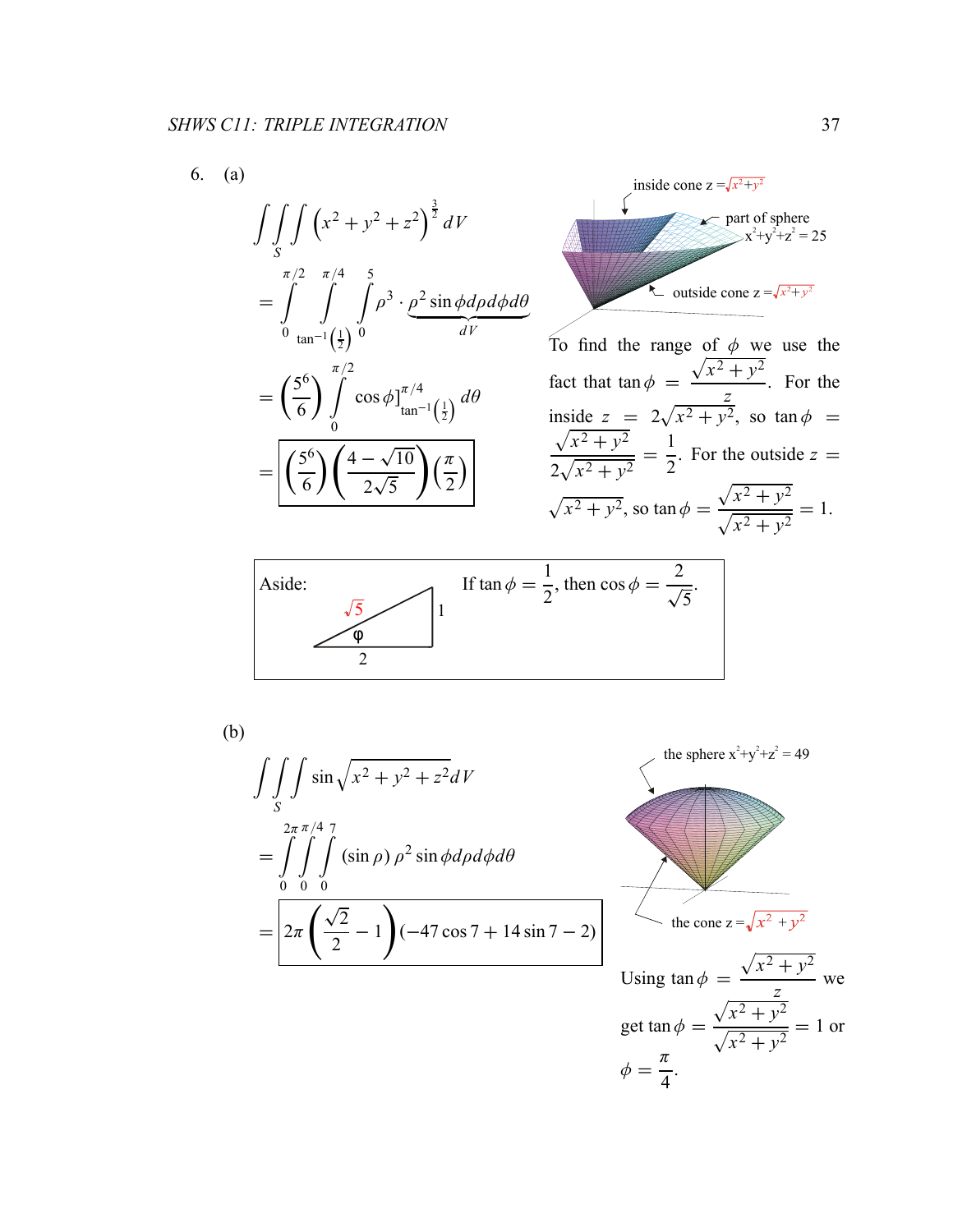7. (a) First find the mass (which we denote by *m*):

$$
m = \int_{0}^{1} \int_{0}^{1} \int_{0}^{1} (3 - x - y - z) dx dy dz = \boxed{\frac{3}{2}}
$$

Then

$$
M_{xy} = \int_{S} z \delta dV = \int_{0}^{1} \int_{0}^{1} \int_{0}^{1} (3z - xz - yz - z^{2}) dx dy dz = \boxed{\frac{2}{3}}
$$
  

$$
M_{xz} = \int_{S} y \delta dV = \int_{0}^{1} \int_{0}^{1} \int_{0}^{1} (3y - xy - y^{2} - zy) dx dy dz = \boxed{\frac{2}{3}}
$$
  

$$
M_{yz} = \int_{S} x \delta dV = \int_{0}^{1} \int_{0}^{1} \int_{0}^{1} (3x - x^{2} - yx - zx) dx dy dz = \boxed{\frac{2}{3}}
$$

The coordinates of the center of gravity are

$$
(\bar{x},\bar{y},\bar{z})=\left(\frac{M_{yz}}{m},\frac{M_{xz}}{m},\frac{M_{xy}}{m}\right)=\boxed{\left(\frac{4}{9},\frac{4}{9},\frac{4}{9}\right)}.
$$



a  $\frac{1}{\sqrt{a}}$  The solid is the cone with height *h* and cover radius *a*. To compute the integral in spherical coordinates we need  $\phi$ .

$$
\tan \phi = \frac{a}{h} \text{ so } \phi = \tan^{-1} \left( \frac{a}{h} \right).
$$

also

$$
z = \rho \cos \phi = h \text{ gives } \rho = \frac{h}{\cos \phi}.
$$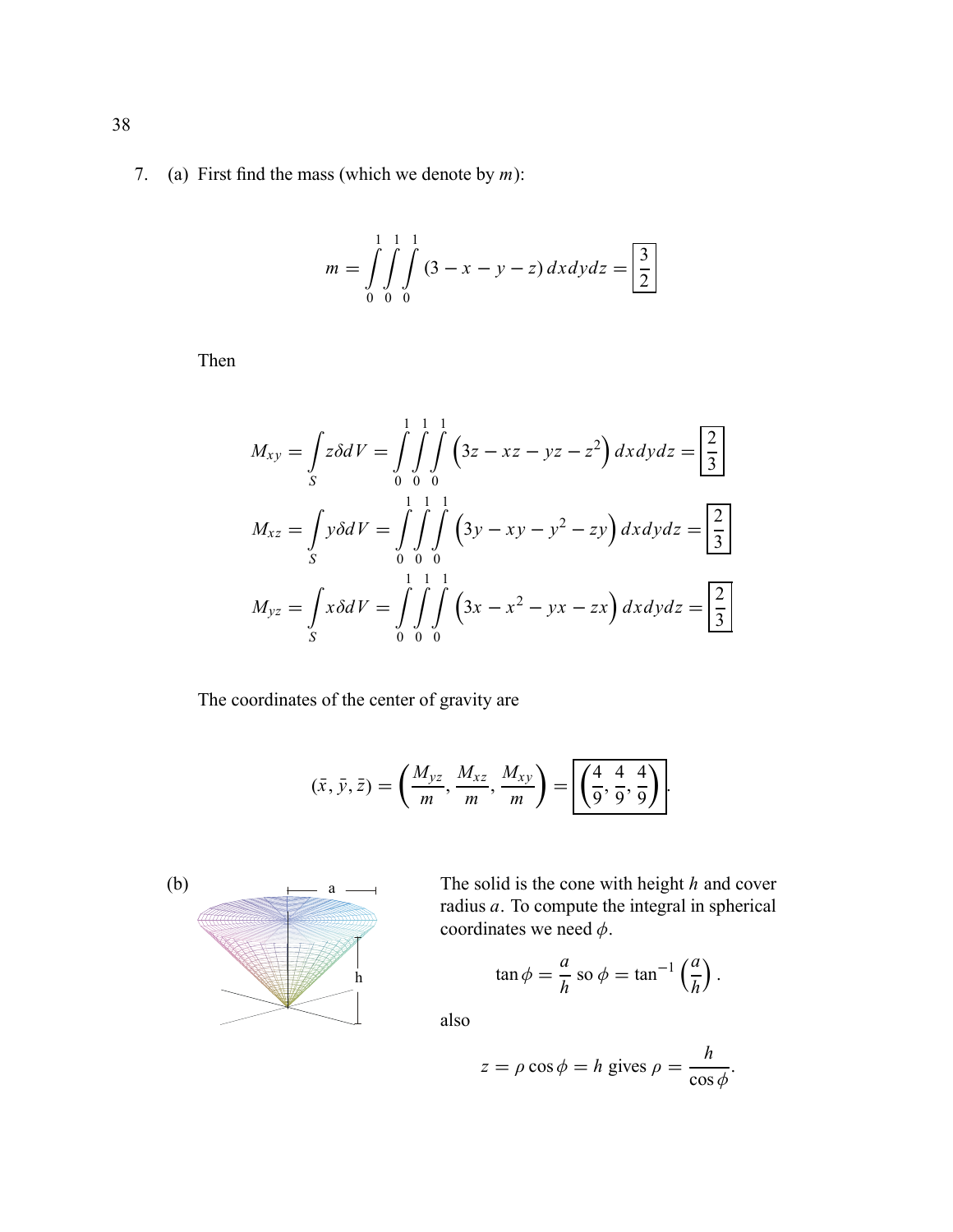$$
\begin{aligned}\n\text{mass} &= \iiint_{S} \delta dV \\
&= \int_{0}^{2\pi} \int_{0}^{\tan^{-1}(\frac{a}{h})\frac{h}{\cos\phi}} \rho^{2} \cdot \rho^{2} \sin\phi d\rho d\phi d\theta \qquad \cos\phi = \frac{h}{\sqrt{a^{2}+h^{2}}} \\
&= \int_{0}^{2\pi} \int_{0}^{\tan^{-1}(\frac{a}{h})} \frac{h^{5}}{5} \frac{\sin\phi}{\cos^{5}\phi} d\phi d\theta \\
&= \int_{0}^{2\pi} \int_{0}^{\frac{h^{5}}{5}} \frac{\sin\phi}{\cos^{4}\phi} d\phi d\theta \\
&= \int_{0}^{2\pi} \frac{h^{5}}{5} \left(\frac{1}{\cos^{4}\phi}\right) \frac{\tan^{-1}(\frac{a}{h})}{d\theta} d\theta \\
&= \boxed{\frac{2\pi h^{5}}{5} \left(\frac{(a^{2}+h^{2})^{2}}{h^{4}}-1\right)} \\
\text{Iso}\n\end{aligned}
$$

Also

!

*S*

$$
\int_{S} x \delta dV = \int_{0}^{2\pi} \int_{0}^{\tan^{-1}(\frac{a}{h})} \int_{\cos\phi}^{\frac{h}{\cos\phi}} \rho \sin\phi \cos\theta \cdot \rho^{2} \cdot \rho^{2} \sin\phi d\rho d\phi d\theta = 0
$$
  

$$
\int_{S} y \delta dV = \int_{0}^{2\pi} \int_{0}^{\tan^{-1}(\frac{a}{h})} \int_{\cos\phi}^{\frac{h}{\cos\phi}} \rho \sin\phi \sin\theta \rho^{2} \cdot \rho^{2} \sin\phi d\rho d\phi d\theta = 0
$$
  

$$
\int_{S} z \delta dV = \int_{0}^{2\pi} \int_{0}^{\tan^{-1}(\frac{a}{h})} \int_{\cos\phi}^{\frac{h}{\cos\phi}} \rho \cos\phi \rho^{2} \cdot \rho^{2} \sin\phi d\rho d\phi d\theta = \frac{\pi h^{6}}{3} \left( \frac{(a^{2} + h^{2})^{2}}{h^{4}} - 1 \right)
$$
  
Therefore  $(\bar{x}, \bar{y}, \bar{z}) = \left[ \left( 0, 0, \frac{5}{6} h \right) \right].$ 

8. The centroid of a solid *S* has coordinates  $(\bar{x}, \bar{y}, \bar{z})$  where

$$
\bar{x} = \frac{\int_{S} x dV}{\text{volume of } S}, \bar{y} = \frac{\int_{S} y dV}{\text{volume of } S}, \bar{z} = \frac{\int_{S} z dV}{\text{volume of } S}.
$$

 $\overline{ }$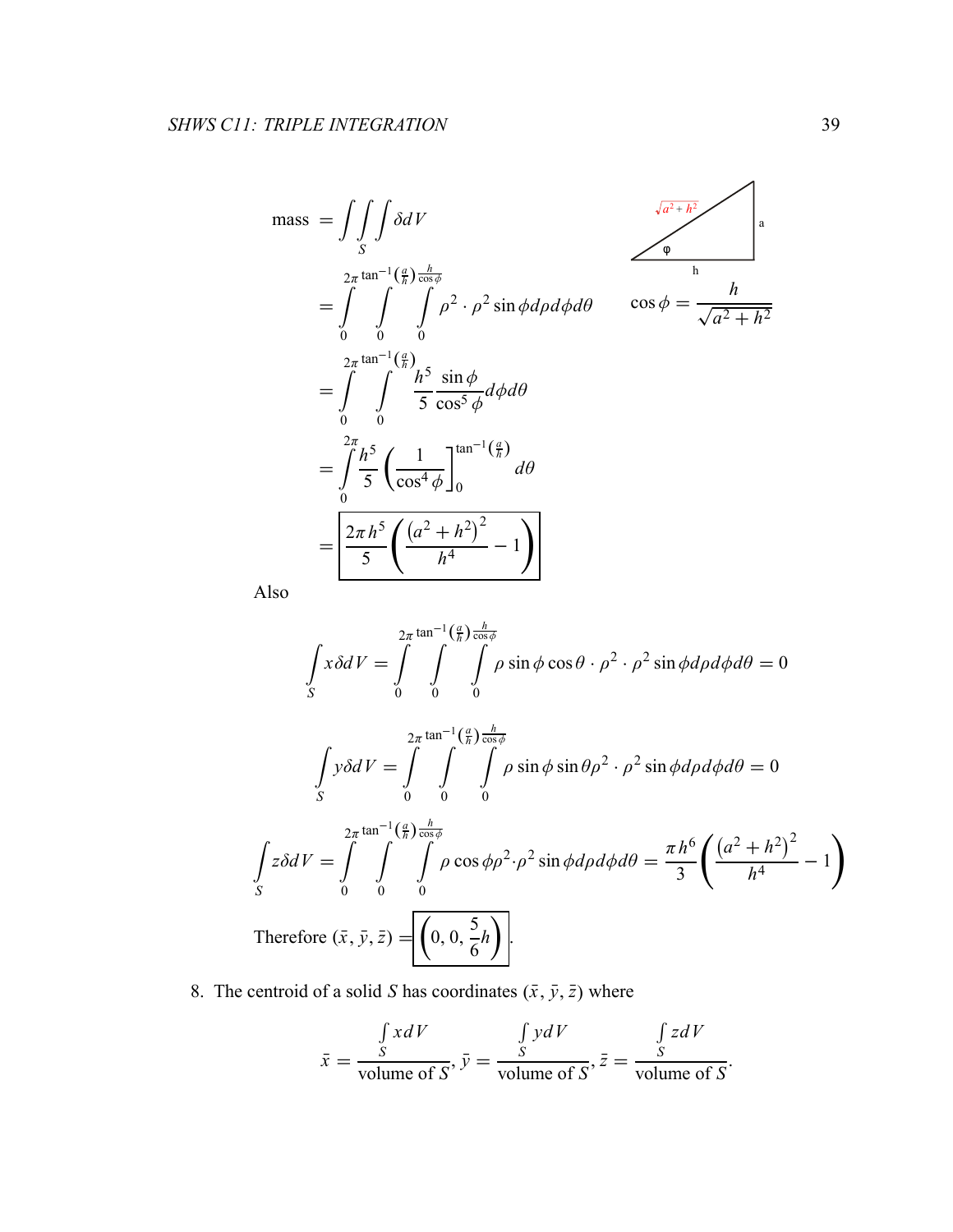

$$
= \int_{0}^{1} \int_{0}^{\sqrt{1-y^2}} \frac{y(1-y^2)}{2} dy = \left(\frac{y^2}{4} - \frac{y^4}{8}\right)_{0}^{1} = \boxed{\frac{1}{8}}
$$

$$
\int_{S} x dV = \int_{0}^{1} \int_{0}^{\sqrt{1-y^2}} x dy = \int_{0}^{1} \int_{0}^{\sqrt{1-y^2}} x^2 y dx dy = \int_{0}^{1} \frac{(1-y^2)^{\frac{3}{2}} y}{3} dy
$$

$$
= -\frac{1}{6} (1-y^2)^{\frac{5}{2}} \frac{2}{5} \Big]_{0}^{1} = \boxed{\frac{1}{15}}
$$

$$
\int_{S} y dV = \int_{0}^{1} \int_{0}^{\sqrt{1-y^2}xy} y dz dx dy = \int_{0}^{1} \frac{x^2 y^2}{2} \Big|_{0}^{\sqrt{1-y^2}} dy = \frac{1}{2} \left( \frac{y^3}{3} - \frac{y^5}{5} \right)_{0}^{1} = \boxed{\frac{1}{15}}
$$

$$
\int_{S} z dV = \int_{0}^{1} \int_{0}^{\sqrt{1-y^2}xy} z dz dx dy = \int_{0}^{1} \int_{0}^{\sqrt{1-y^2}} x^2 y^2 dx dy = \frac{1}{6} \int_{0}^{1} y^2 (1 - y^2)^{\frac{3}{2}} dy
$$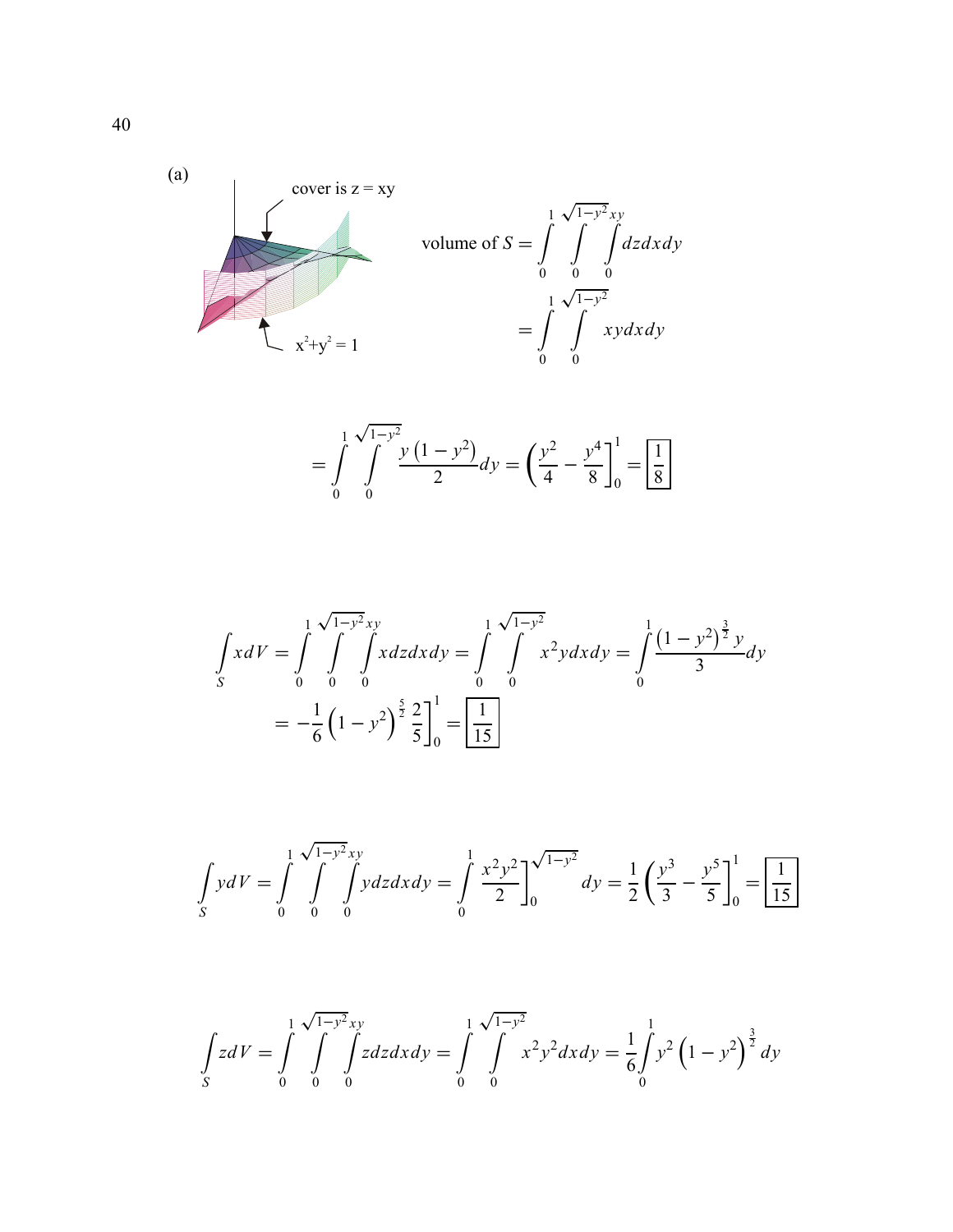$$
= \frac{1}{6} \int_{0}^{\pi/2} \sin^2 \theta \cos^3 \theta \cos \theta d\theta
$$
  
\n
$$
= \frac{1}{6} \int_{0}^{\pi/2} \sin^2 \theta \cos^4 \theta d\theta
$$
  
\n
$$
= \frac{1}{6} \int_{0}^{\pi/2} \frac{(1 - \cos 2\theta) (1 + \cos 2\theta)^2}{8} d\theta
$$
  
\n
$$
= \frac{1}{6} \int_{0}^{\pi/2} \frac{(1 - \cos^2 2\theta + \cos 2\theta - \cos^3 2\theta)}{8} d\theta
$$
  
\n
$$
= \frac{1}{6} \left(\frac{\pi}{32}\right)
$$
  
\nTherefore the centroid is  $\left[\left(\frac{8}{15}, \frac{8}{15}, \frac{\pi}{24}\right)\right]$ .



(b)  
\n
$$
\frac{1}{3}4 \longrightarrow \frac{1}{3} \text{ The volume of a sphere of radius } r \text{ is}
$$
\n
$$
\frac{4}{3}\pi r^3. \text{ Using this the volume of } S \text{ is}
$$
\n
$$
\frac{1}{2} \left( \frac{4}{3}\pi (4)^3 - \frac{4}{3}\pi (3)^3 \right) = \frac{2}{3}\pi (64 - 27)
$$
\n
$$
= \boxed{\frac{74\pi}{3}}
$$

$$
\int_{S} x dV = \int_{3}^{4} \int_{0}^{\pi/22\pi} \rho \sin \phi \cos \theta \rho^{2} \sin \phi d\theta d\phi d\rho = 0
$$

$$
\int_{S} y dV = \int_{3}^{4} \int_{0}^{\pi/22\pi} \int_{0}^{\pi} \rho \sin \phi \sin \theta \rho^{2} \sin \phi d\theta d\phi d\rho = 0
$$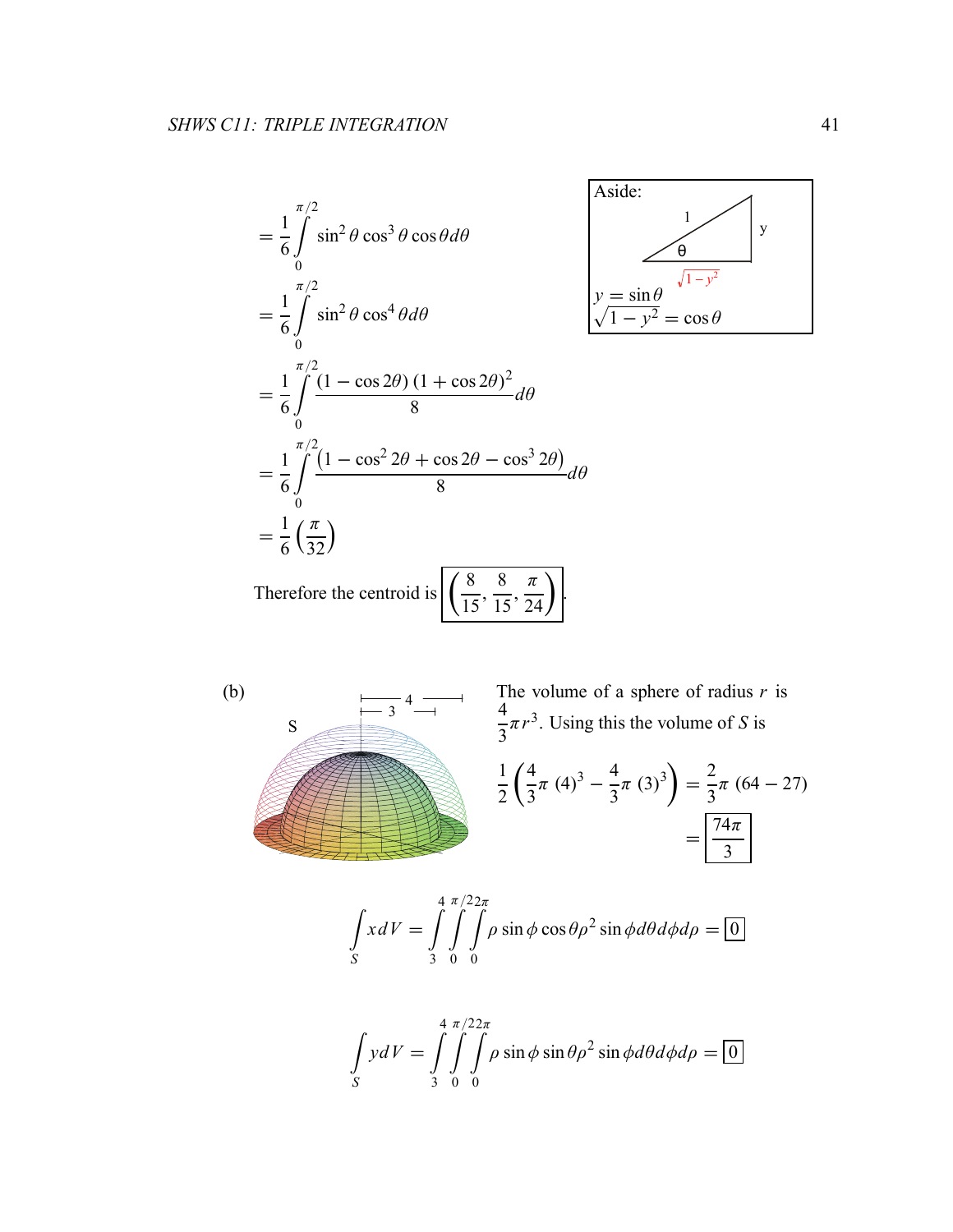$$
\int_{S} z dV = \int_{0}^{2\pi} \int_{0}^{\pi/2} \int_{0}^{4} \rho \cos \phi \rho^{2} \sin \phi d\rho d\phi d\theta = \frac{4^{4} - 3^{4}}{4} \int_{0}^{2\pi} \left( \frac{-\cos^{2} \phi}{2} \right)_{0}^{\frac{\pi}{2}} d\theta
$$

$$
= \frac{\pi (4^{4} - 3^{4})}{4} = \boxed{\frac{175\pi}{4}}
$$

The centroid is 
$$
\left(0, 0, \frac{525}{296}\right)
$$
.

9. (a)  
\n
$$
\delta = 3xy
$$
\n
$$
M_{xy} = \int_{S} z \delta dV = \int_{0}^{1} \int_{0}^{1-x} \frac{3xyz \, dz \, dy \, dx}{0}
$$
\n
$$
= \int_{0}^{1} \int_{0}^{1-x} \frac{3}{2} xy \, dy \, dx = \frac{3}{4} \int_{0}^{1} (1-x^2) \, dx = \boxed{\frac{1}{4}}
$$

(b) 
$$
\delta = 2 (x + y)
$$
  
\n
$$
M_{xz} = \int_{S} y \delta dV
$$
\n
$$
= \int_{0}^{1} \int_{0}^{1} \int_{0}^{xy} 2y (x + y) dz dx dy
$$
\n
$$
= \int_{0}^{1} \int_{0}^{1} \int_{0}^{xy} 2y (x + y) dz dx dy
$$
\n
$$
= \int_{0}^{1} \int_{0}^{1} \int_{0}^{xy} 2y (x + y) dz dx dy
$$
\n
$$
= \int_{0}^{1} \int_{0}^{1} \int_{0}^{xy} 2y (x + y) dz dx dy
$$
\n
$$
= \int_{0}^{1} \int_{0}^{1} \int_{0}^{xy} 2y (x + y) dz dx dy
$$

$$
= \int_{0}^{1} \int_{0}^{1} 2xy^{2}(x+y) dx dy = \int_{0}^{1} \left(\frac{2}{3}y^{2} + y^{3}\right) dy = \frac{2}{9} + \frac{1}{4} = \boxed{\frac{17}{36}}
$$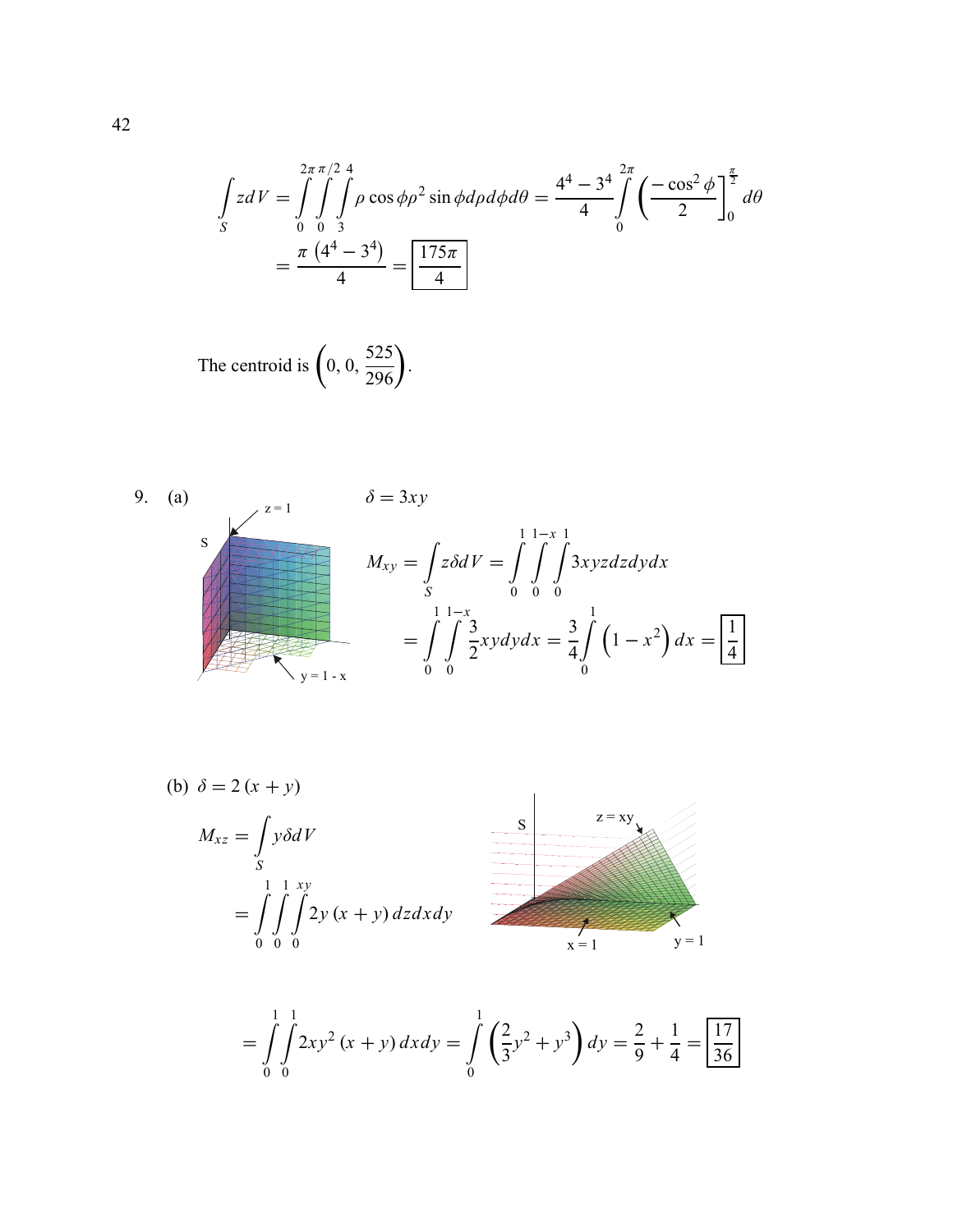$(c)$  $x = y$  $\mathbf S$  $x + z = 1$ 

$$
\delta = 5y
$$
  
\n
$$
M_{yz} = \int_{S} x \delta dV = \int_{0}^{1} \int_{0}^{x} \int_{0}^{1-x} 5xy \, dz \, dy \, dx
$$
  
\n
$$
= \int_{0}^{1} \int_{0}^{x} 5xy (1-x) \, dy \, dx = \int_{0}^{1} \frac{5}{2} x^{3} (1-x) \, dx
$$
  
\n
$$
= \frac{5}{2} \int_{0}^{1} (x^{3} - x^{4}) \, dx = \frac{5}{2} \left( \frac{1}{4} - \frac{1}{5} \right) = \boxed{\frac{1}{8}}
$$

10.  
\n
$$
\delta = 3
$$
\n
$$
I_z = \int_S (x^2 + y^2) \delta dV = 3 \int_0^{11-x} \int_0^5 (x^2 + y^2) dz dy dx
$$
\n
$$
= 15 \int_0^1 \int_0^1 (x^2 + y^2) dy dx = 15 \int_0^1 (x^2 - x^3 + \frac{(1-x)^3}{3}) dx
$$
\n
$$
= 15 \left( \frac{x^3}{3} - \frac{x^4}{4} - \frac{(1-x)^4}{12} \right)_0^1 = 15 \left( \frac{2}{12} \right) = \frac{5}{2}
$$

 $11.$ 

$$
\delta = 2z
$$
\n
$$
I_{y} = \int_{S} 2z (x^{2} + z^{2}) \delta dV
$$
\n
$$
x^{2} + y^{2} = 1
$$
\n
$$
= \int_{0}^{1} \int_{0}^{x} \int_{0}^{1-x^{2}} (2zx^{2} + 2z^{2}) dz dy dx
$$
\n
$$
= \int_{0}^{1} \int_{0}^{x} (x^{2} (1 - x^{2}) + \frac{1}{2} (1 - x^{2})^{2}) dy dx
$$
\n
$$
= \int_{0}^{1} (x^{3} (1 - x^{2}) + \frac{x}{2} (1 - x^{2})^{2}) dx = \int_{0}^{1} (\frac{x}{2} - \frac{x^{5}}{2}) dx = \boxed{\frac{1}{6}}
$$